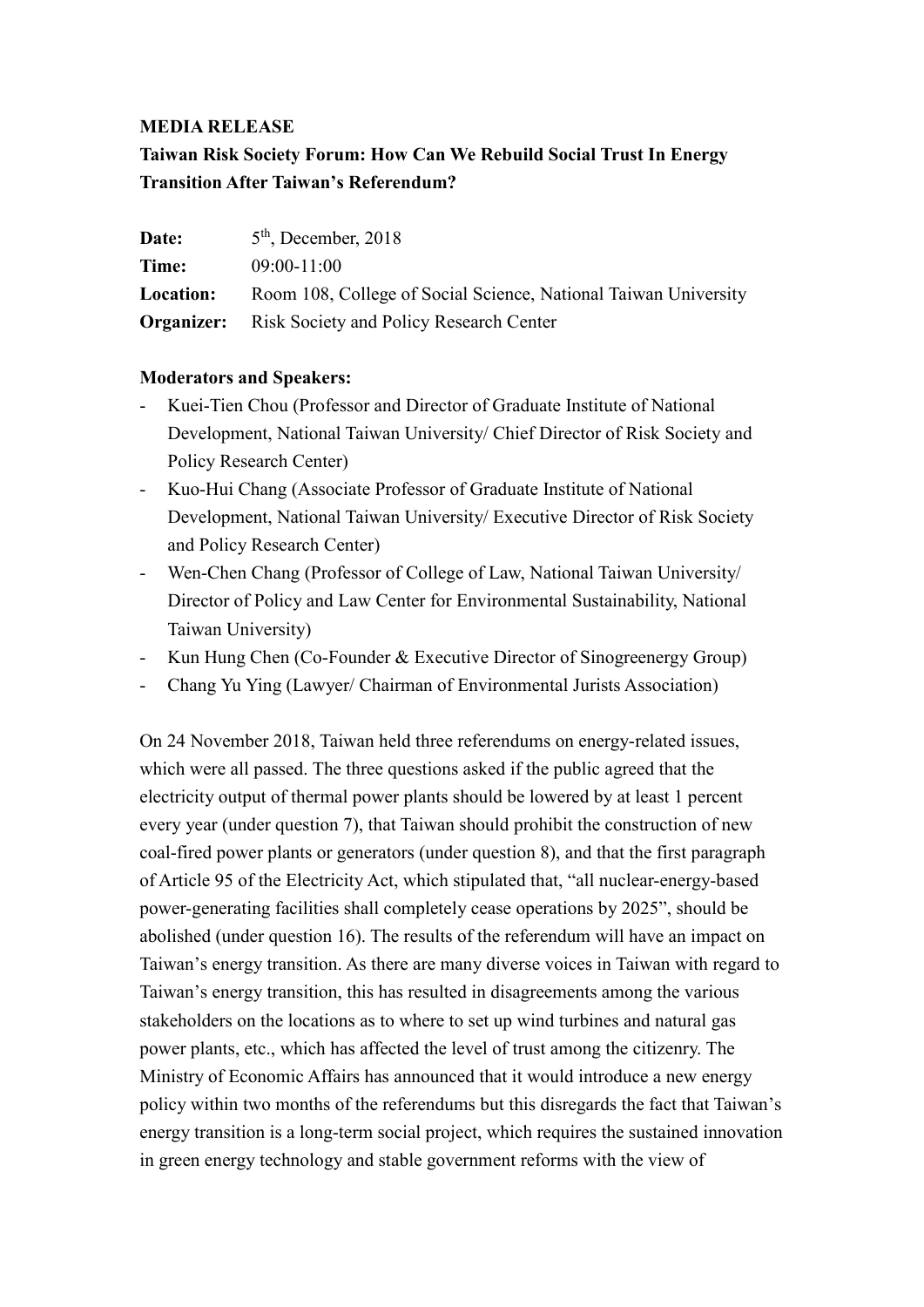encouraging behavior change among the general public.

In order to understand the perceptions of the Taiwanese towards energy transition, the Risk Society and Policy Research Center Taiwan conducted a survey to find out the level of public awareness in energy policies and their level of support for Taiwan's energy transition, in the areas of participatory governance, energy conservation, the internalization of external costs, local energy governance, electricity market reform and green capital. Based on the results, we analyze the key policies that Taiwan should pursue to achieve Taiwan's long-term goals in energy transition.

According to our survey, 82% of the Taiwanese are concerned about the development of energy transition, however only 32% of our respondents are aware that coal-fired power is the main energy source in Taiwan, and 44% of the respondents thought that nuclear energy is the main power generation source (43% among those aged 18-29 and over 50% among those who were aged 30-39 and 40-49). In addition, only 41% of the respondents were aware of the government's renewable energy target for 2025, and 57% who were not clear about this policy goal. As such, the survey showed that a considerable proportion of the public had inaccurate perceptions of Taiwan's energyrelated issues and did not understand the government's energy transition pathways and goals.

Our survey was based on a similar survey conducted in Germany, which explored the public's perceptions of Taiwan's current energy policies. In general, the respondents felt that it was urgent for Taiwan to undergo energy transition, however they were also of the opinion that the way policies are currently promoted is chaotic, lacks a coherent strategy and is somewhat unfair.

We also found in our survey that there were only about 20% of the respondents who were resolutely against any price increases in electricity prices. But of the price increase that 48% of the respondents were willing to accept, the magnitude of increase that they were willing to accept was lower than the estimated financial impact that Taiwan's energy transition is expected to bring. [1] The main reasons why respondents were willing to accept price increases for electricity were primarily because of factors such as the reduction of air pollution and for environmental protection, followed by the possibility of financial incentives to conserve energy and for the reduction of nuclear risks. There were also 60% of the respondents who were willing to pay higher prices to support replacing nuclear energy with renewable energy, but this is lower than the 85% in the survey that our center conducted in 2015.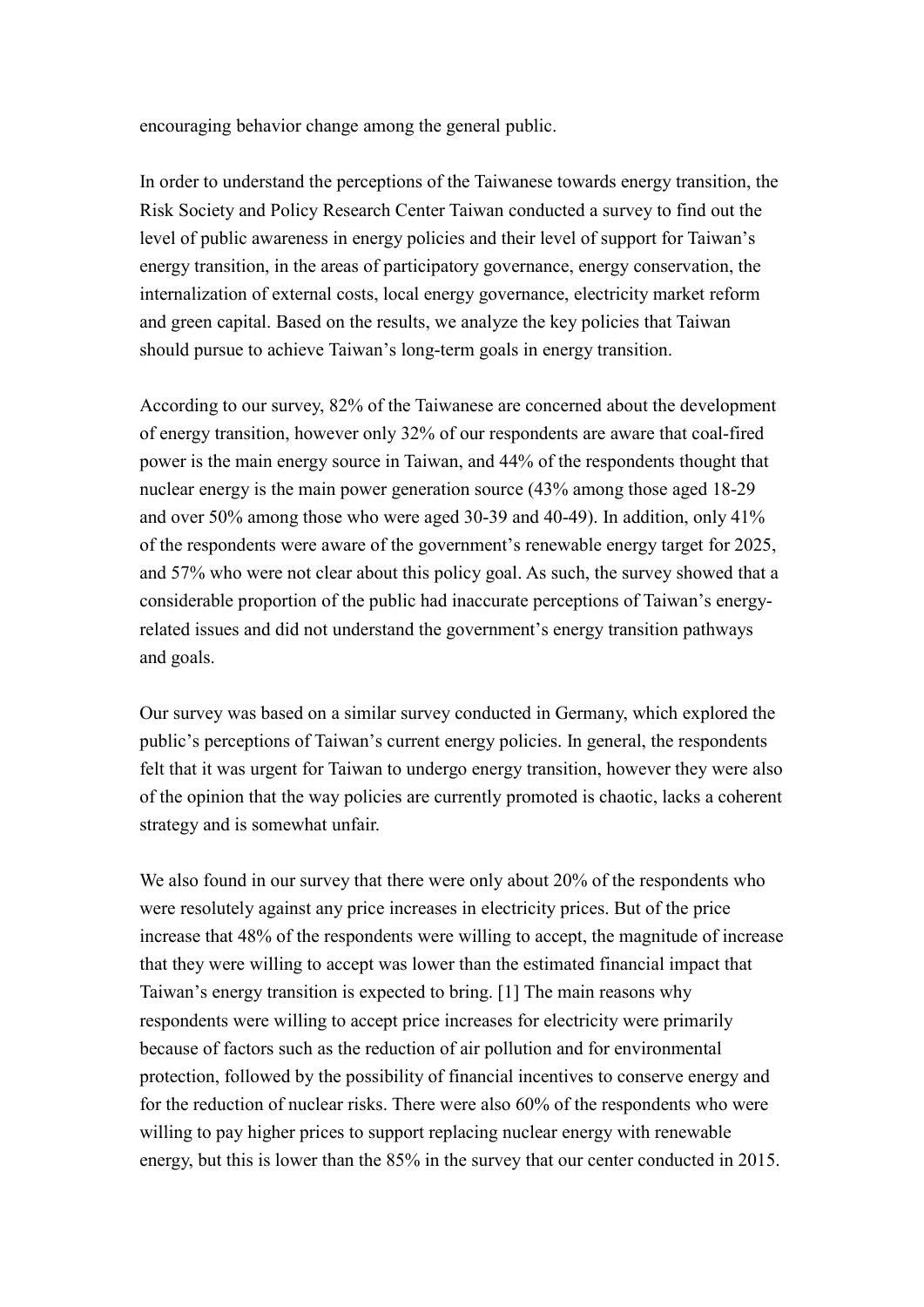It was also found that when respondents had higher energy knowledge, they would also be more willing to accept higher electricity prices as a result of energy taxes on fuel oil. Our survey thus makes clear that in order to increase the public's acceptance of higher electricity and fuel prices, our focus should be placed on enhancing the public's knowledge on energy-related issues, as well as to emphasize the benefits of price adjustments in air pollution reduction.

During the mid-term election which was held alongside the referendums, there were only a third of the county magistrates who had come out with specific energy policies. From our survey, we found that the public were concerned with whether county magistrates had plans to provide incentives and rewards to encourage power conservation, as well as to supervise the effectiveness of the power saving measures adopted by businesses. 80% of the respondents were also willing to install solar panels in their homes and communities, however inadequate installation space and the lack of subsidies to offset initial investments costs are bottlenecks that need to be resolved.

From our survey, we found that the general public are concerned about Taiwan's energy policies and are willing to proactively share information on energy-related information. However, as the accuracy of their energy knowledge is not high, this affected the extent to which they were accepting of energy conservation and electricity price adjustments. There were also contradictions in the results of the referendums, in that the whereas public voted to lower the electricity output of thermal power plants by at least 1 percent in order to reduce air pollution, and also rejected the goal of a nuclear-free homeland by 2025, yet they also rejected importing agricultural products and food from the Fukushima area where a nuclear accident occurred.

In light of the contradiction in the referendum results, our survey shows that in the process of energy transition in Taiwan, this requires transparent public dialogue and in-depth discussions on the pros and cons of energy-related issues. Energy transition requires massive government and social engineering, to establish a long-term dialogue that helps citizens move up the social learning curve, to prevent our society from descending into an endless series of contradictions and conflicts, which uses political mobilization in replacement of long-term policy planning.

We recommend that when governments at all levels (from central to local governance) pursue energy transition policies, they should follow the principles of social justice